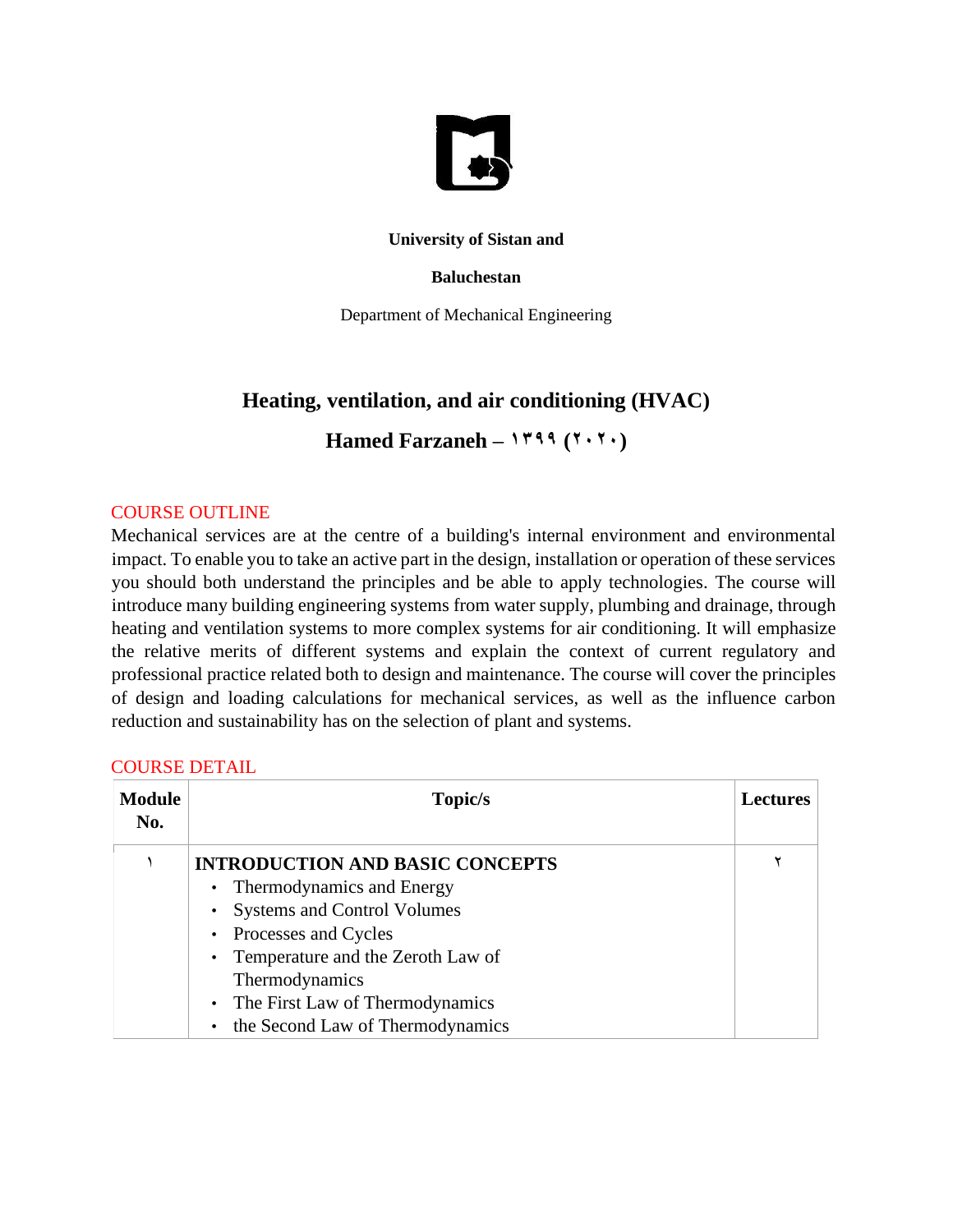| ٢ | Properties of moist air (psychrometry)<br>Composition of moist air<br>$\bullet$            | ٣ |
|---|--------------------------------------------------------------------------------------------|---|
|   | Methods for estimating moist air properties                                                |   |
|   | Important psychrometric properties<br>$\bullet$                                            |   |
|   | Dry bulb temperature<br>$\bullet$                                                          |   |
|   | Humidity ratio<br>$\bullet$                                                                |   |
|   | Relative humidity<br>$\bullet$                                                             |   |
|   | Degree of saturation<br>$\bullet$                                                          |   |
|   | Dew point temperature<br>$\bullet$                                                         |   |
|   | Enthalpy<br>$\bullet$                                                                      |   |
|   | Adiabatic saturation<br>$\bullet$                                                          |   |
|   | Thermodynamic wet bulb temperature and wet bulb                                            |   |
|   | thermometer                                                                                |   |
|   | Relations between psychrometric properties<br>$\bullet$                                    |   |
|   | Introduction to humidity ratio vs. dry-bulb temperature<br>$\bullet$                       |   |
|   | psychrometric chart and ASHRAE chart                                                       |   |
|   | Use of psychrometric charts and moist air tables                                           |   |
| ٣ | <b>Psychrometric Processes</b>                                                             | ٣ |
|   |                                                                                            |   |
|   | Sensible cooling and heating, RSH<br>$\bullet$<br>Humidification and dehumidification, RLH |   |
|   | $\bullet$<br>Combined heat and mass transfer processes, RTH, RSHF,<br>$\bullet$            |   |
|   | Straight line law – coil bypass factor and ADP<br>$\bullet$                                |   |
|   | Cooling and dehumidification<br>$\bullet$                                                  |   |
|   | Heating and humidification<br>$\bullet$                                                    |   |
|   | Psychrometric calculations for simple airconditioning system and<br>$\bullet$              |   |
|   | for return air systems with bypass factor. RSHF, GSHF and ESHF                             |   |
|   | Cooling and humidification (evaporative cooling)<br>$\bullet$                              |   |
|   | Adiabatic mixing<br>$\bullet$                                                              |   |
|   | Spray washers and cooling towers                                                           |   |
|   |                                                                                            |   |
| ٤ | Air conditioning systems for comfort                                                       | ٣ |
|   | Thermal comfort. Heat transfer from human body by sensible and<br>$\bullet$                |   |
|   | latent heat transfer Metabolic heat generation, steady state and                           |   |
|   | unsteady state model for heat transfer, effect of clothing and                             |   |
|   | definition of effective temperatures. PMV and PPD. ASHRAE                                  |   |
|   | comfort chart.                                                                             |   |
|   | Inside and Outside design conditions<br>$\bullet$                                          |   |
|   | Summer air conditioning systems<br>$\bullet$                                               |   |
|   | Winter air conditioning systems                                                            |   |
|   | All year air conditioning systems                                                          |   |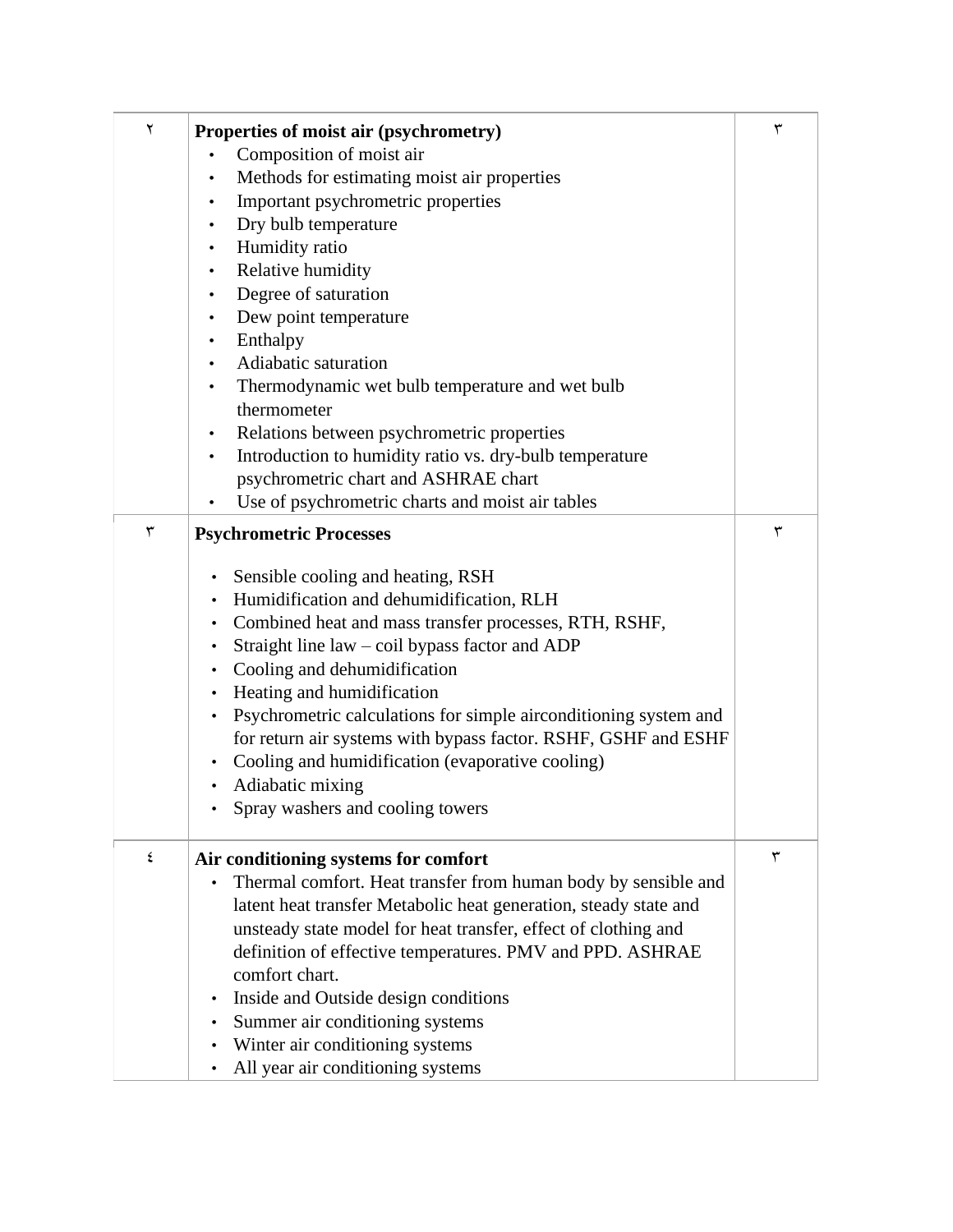| ٥ | <b>Heating and Cooling load calculations</b>                               | ٤ |
|---|----------------------------------------------------------------------------|---|
|   | Differences between winter and summer load calculations                    |   |
|   | Solar radiation                                                            |   |
|   | Distribution of solar radiation                                            |   |
|   | Direct and diffuse solar radiation                                         |   |
|   |                                                                            |   |
|   | Earth sun angles and their relationship<br>$\bullet$                       |   |
|   | Solar radiation on horizontal, vertical and inclined surfaces<br>$\bullet$ |   |
|   | Solar radiation through glass, SHGF and shading coefficients<br>٠          |   |
|   | • Effects of internal and external shading devices                         |   |
|   | • Heat transfer through building structure                                 |   |
|   | Thermal resistance of various building materials<br>$\bullet$              |   |
|   | Periodic heat transfer through walls and roof<br>٠                         |   |
|   | • Governing equations                                                      |   |
|   | • Methods of solution                                                      |   |
|   | • Decrement factor and Time lag method                                     |   |
|   | Equivalent Temperature difference Method<br>$\bullet$                      |   |
|   | • Winter heating load calculations                                         |   |
|   | • Heat losses through the structure                                        |   |
|   | • Heat losses due to infiltration                                          |   |
|   | Effects of solar radiation and internal heat sources on heating            |   |
|   | loads                                                                      |   |
|   | Degree day and BIN methods for estimating energy requirements<br>٠         |   |
|   | for heating                                                                |   |
|   | Summer cooling load calculations<br>$\bullet$                              |   |
|   | • Heat gain through walls and roof                                         |   |
|   | Heat gain through glazings<br>$\bullet$                                    |   |
|   | Cooling Load Factors (CLF)<br>٠                                            |   |
|   | Heat gain through doors, floor, partition etc.<br>٠                        |   |
|   | Internal heat gains<br>$\bullet$                                           |   |
|   | Infiltration and ventilation heat gains                                    |   |
|   | System heat gains (ducts, fans, blowers etc)<br>٠                          |   |
| ٦ | Air conditioning systems                                                   | ٥ |
|   | a) All air systems                                                         |   |
|   | b) All water systems                                                       |   |
|   | c) Air water systems<br>٠                                                  |   |
|   |                                                                            |   |
|   | d) Unitary systems<br><b>Window Air conditioners</b>                       |   |
|   |                                                                            |   |
|   |                                                                            |   |